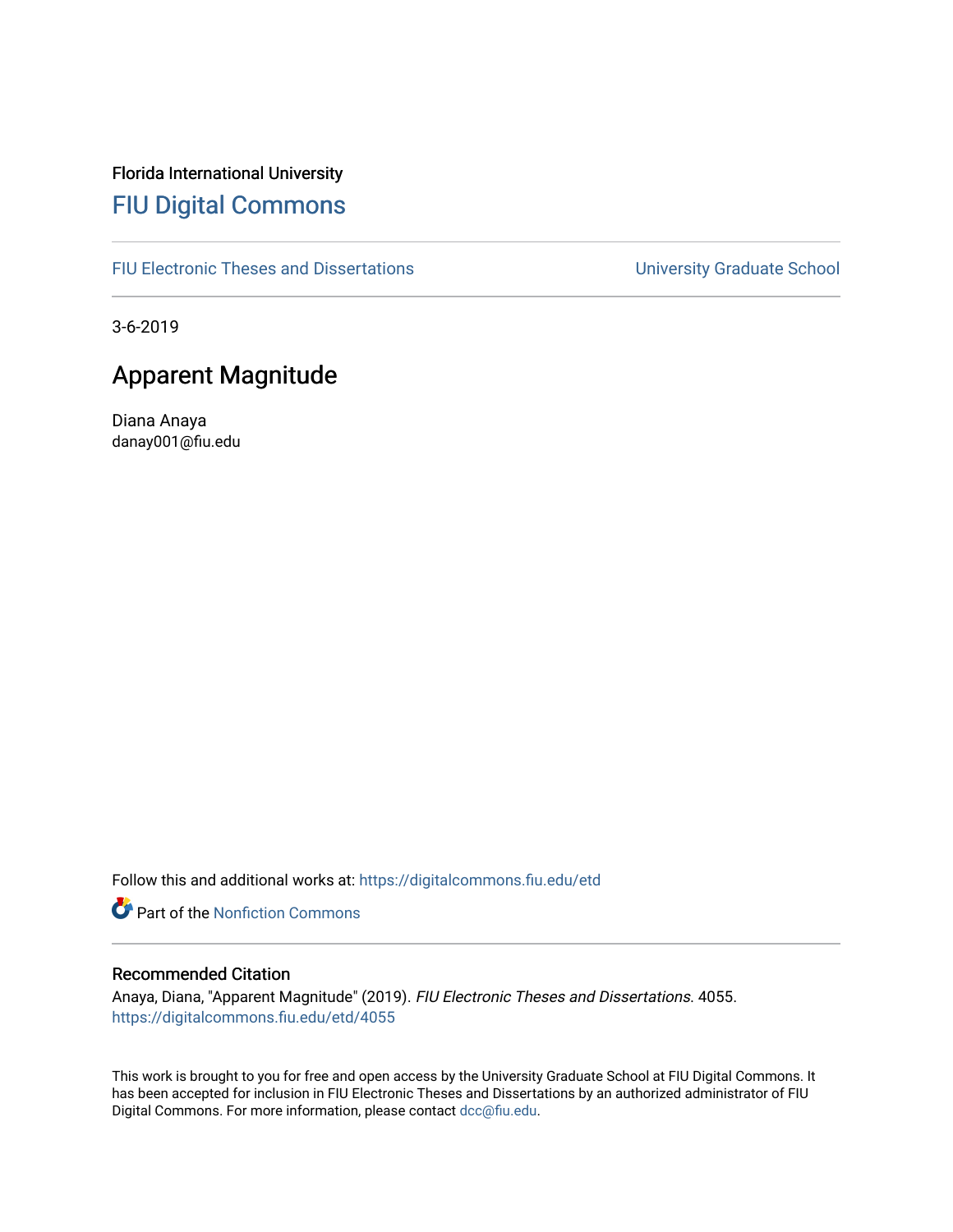## FLORIDA INTERNATIONAL UNIVERSITY

Miami, Florida

### APPARENT MAGNITUDE

A thesis submitted in partial fulfillment of the

requirements for the degree of

### MASTER OF FINE ARTS

in

### CREATIVE WRITING

by

Diana Anaya

2019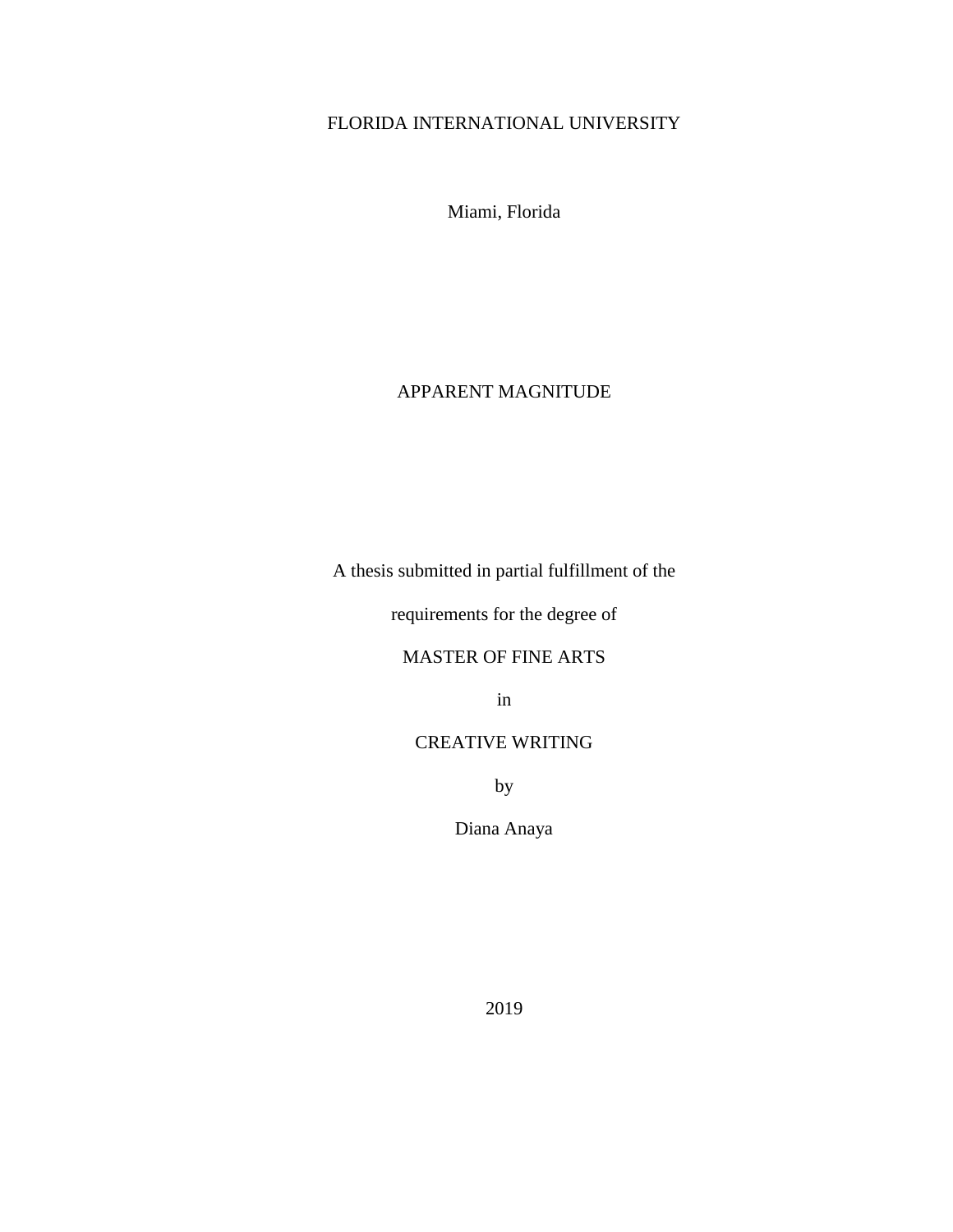To: Dean Michael R. Heithaus College of Arts, Sciences & Education

This thesis, written by Diana Anaya, and entitled Apparent Magnitude, having been approved in respect to style and intellectual content, is referred to you for judgment.

We have read this thesis and recommend that it be approved.

Denise Duhamel

Anna Luszczynska

Julie Marie Wade, Major Professor

\_\_\_\_\_\_\_\_\_\_\_\_\_\_\_\_\_\_\_\_\_\_\_\_\_\_\_\_\_\_\_\_\_

\_\_\_\_\_\_\_\_\_\_\_\_\_\_\_\_\_\_\_\_\_\_\_\_\_\_\_\_\_\_\_\_\_

\_\_\_\_\_\_\_\_\_\_\_\_\_\_\_\_\_\_\_\_\_\_\_\_\_\_\_\_\_\_\_\_\_

Date of Defense: March 6, 2019

The thesis of Diana Anaya is approved.

Michael R. Heithaus College of Arts, Sciences & Education

\_\_\_\_\_\_\_\_\_\_\_\_\_\_\_\_\_\_\_\_\_\_\_\_\_\_\_\_\_\_\_\_\_

Andrés G. Gil Vice President for Research and Economic Development and Dean of the University Graduate School

\_\_\_\_\_\_\_\_\_\_\_\_\_\_\_\_\_\_\_\_\_\_\_\_\_\_\_\_\_\_\_\_\_\_\_\_\_\_\_

Florida International University, 2019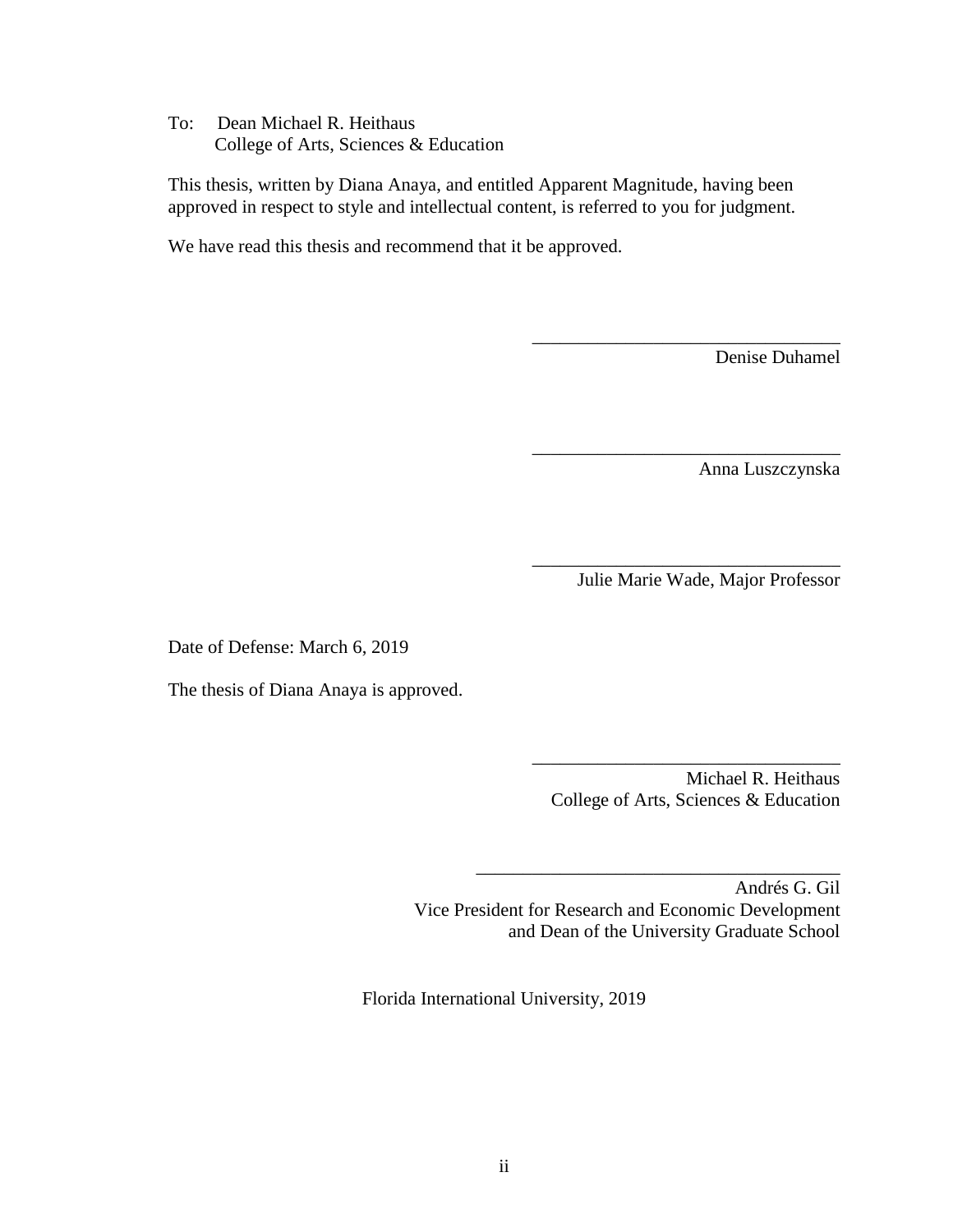DEDICATION

For Marilyn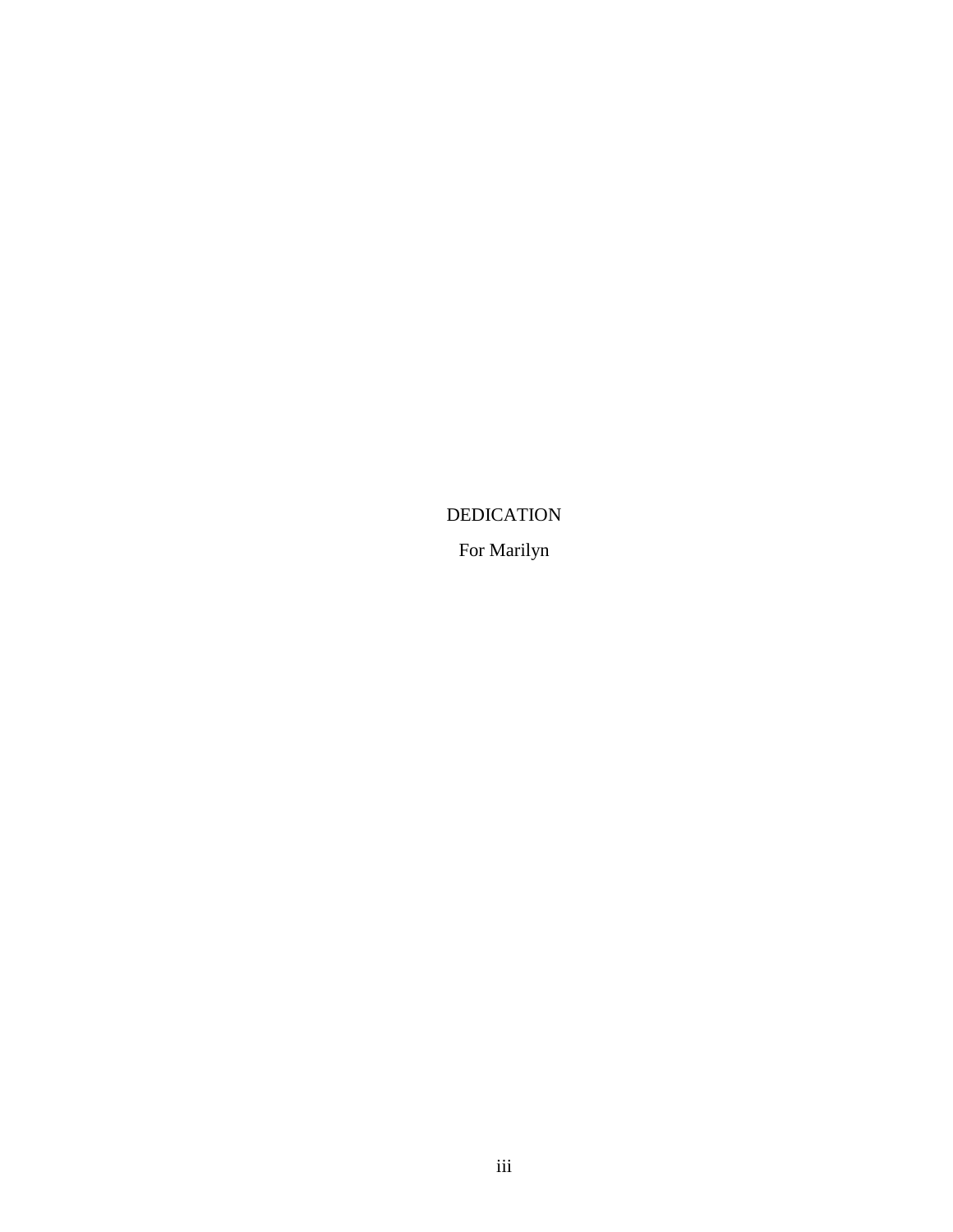#### ABSTRACT OF THE THESIS

### APPARENT MAGNITUDE

by

Diana Anaya

Florida International University, 2019

Miami, Florida

Professor Julie Marie Wade, Major Professor

APPARENT MAGNITUDE is a collection of lyric essays that explores family relationships, the Cuban-American immigrant experience, coming-of-age, and sexual trauma through the dual lenses of science and myth. This collection uses experimental forms, playing with the page. The experiences of an immigrant Cuban family are recounted through extended metaphors of celestial bodies, fairy tales, fables, and myths.

The literary influences of APPARENT MAGNITUDE include Rebecca

McClanahan's lyric essay, "Interstellar," as well as A SMALL PLACE by Jamaica Kincaid. McClanahan's use of scientific language and the metaphor of celestial bodies informs the way this collection approaches autobiographical experience. Kincaid's prose style informs the incantatory and declarative tone of various pieces. The visual design and spatial elements of APPARENT MAGNITUDE are influenced by A. Van Jordan's M-A-C-N-O-L-I-A and Tamiko Beyer's WE COME ELEMENTAL.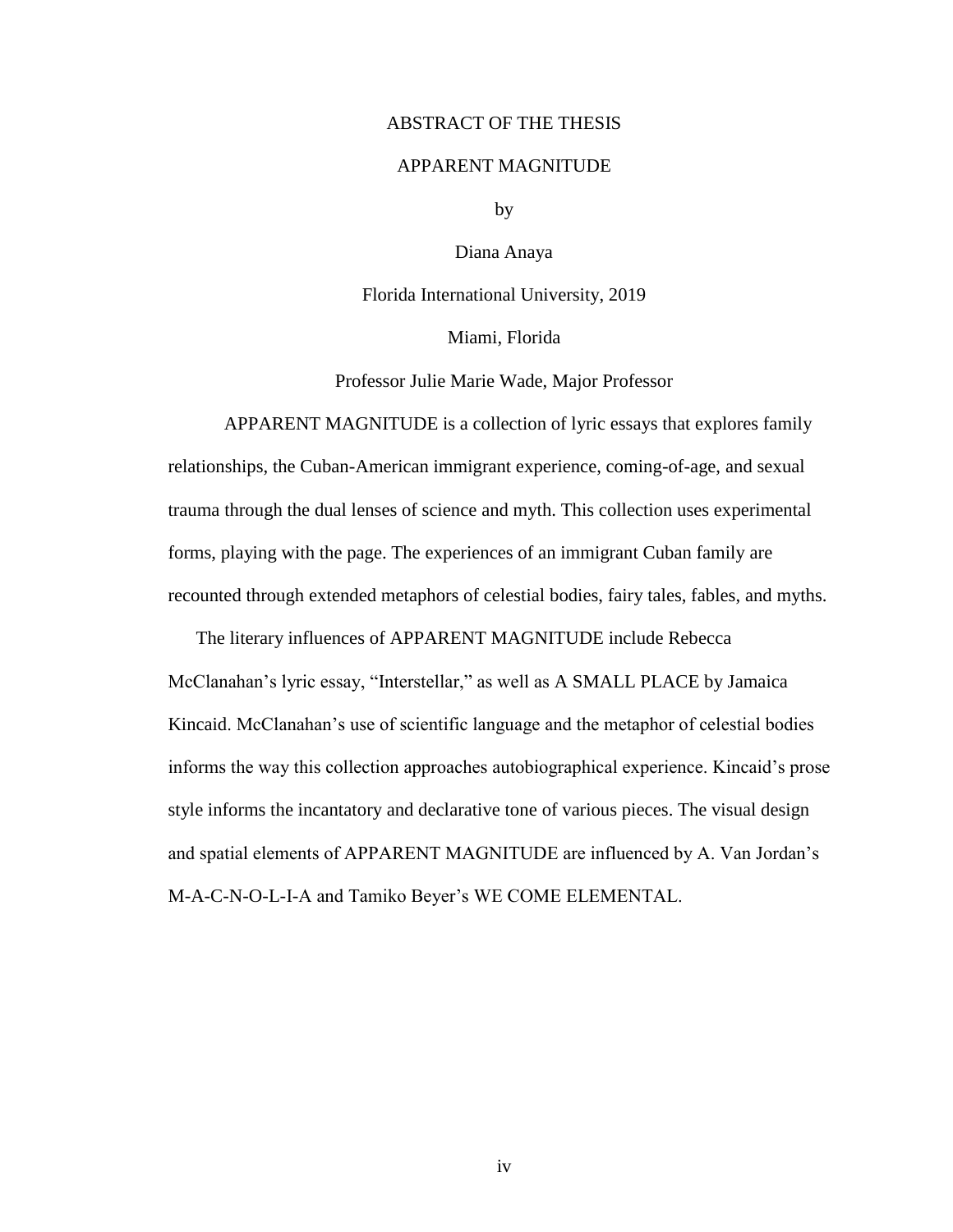| <b>CHAPTER</b> | <b>PAGE</b> |
|----------------|-------------|
|                |             |
|                |             |
|                |             |
|                |             |
|                |             |
|                |             |
|                |             |
|                |             |
|                |             |
|                |             |
|                |             |
|                |             |
|                |             |
|                |             |
|                |             |
|                |             |
|                |             |
|                |             |
|                |             |
|                |             |
|                |             |

## TABLE OF CONTENTS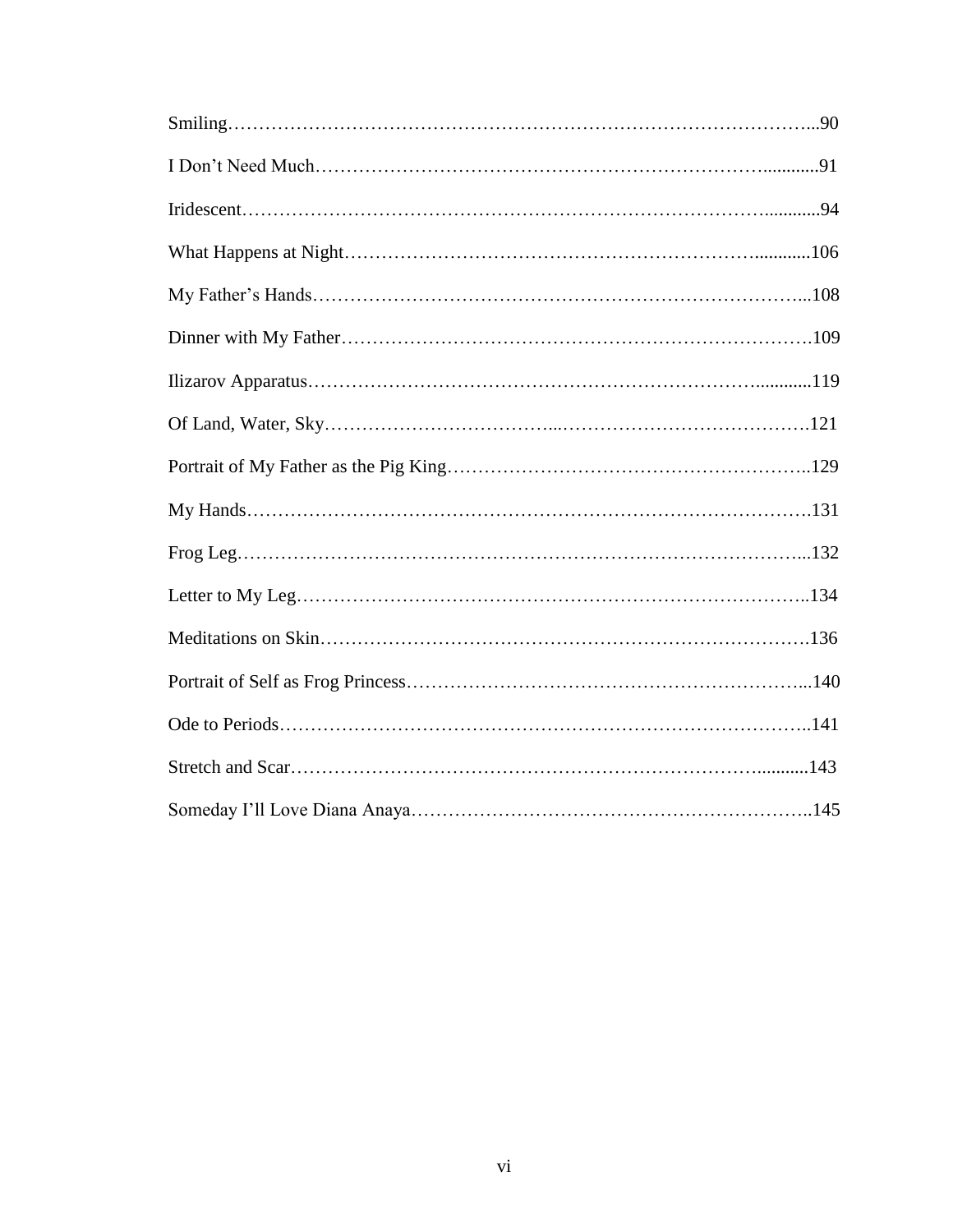#### Dinner with My Sister

I watched my sister as we ate, her fork pushing around the rice, mushing it up with the beans. My mother stared at her too, scrutinizing every move of the fork as it danced around the plate, pierced a sliver of chicken, pressed it against a napkin, squeezed the juices out, dropped it back on the plate.

We kept watch as she continued, wringing each piece into a dry slice and dumping it into the growing pile of flavorless poultry. I ate quickly, alternating between bites of chicken and mushed-up rice and beans.

When there was none left she paused, chewed on her lip before shoving her plate to the side of the table. My mother's voice thundered through the silence, ordering her to sit back down and finish her food. She huffed, a whisper of breath slipping past her lips, and picked the fork up again.

The air was heavy. I saw the unsteady rise of each bite, fingers gripping the fork like a shovel, forcing it past pale, cracked lips. I studied the movement of her mouth, the creep of yellow into her teeth, grinding the meat into a powder and gulping it down with a grimace.

At last the plate was cleared: chair scraping on the floor, my sister left. It was still – no one moved, breathed, thought. Then, the faint trickle of water.

1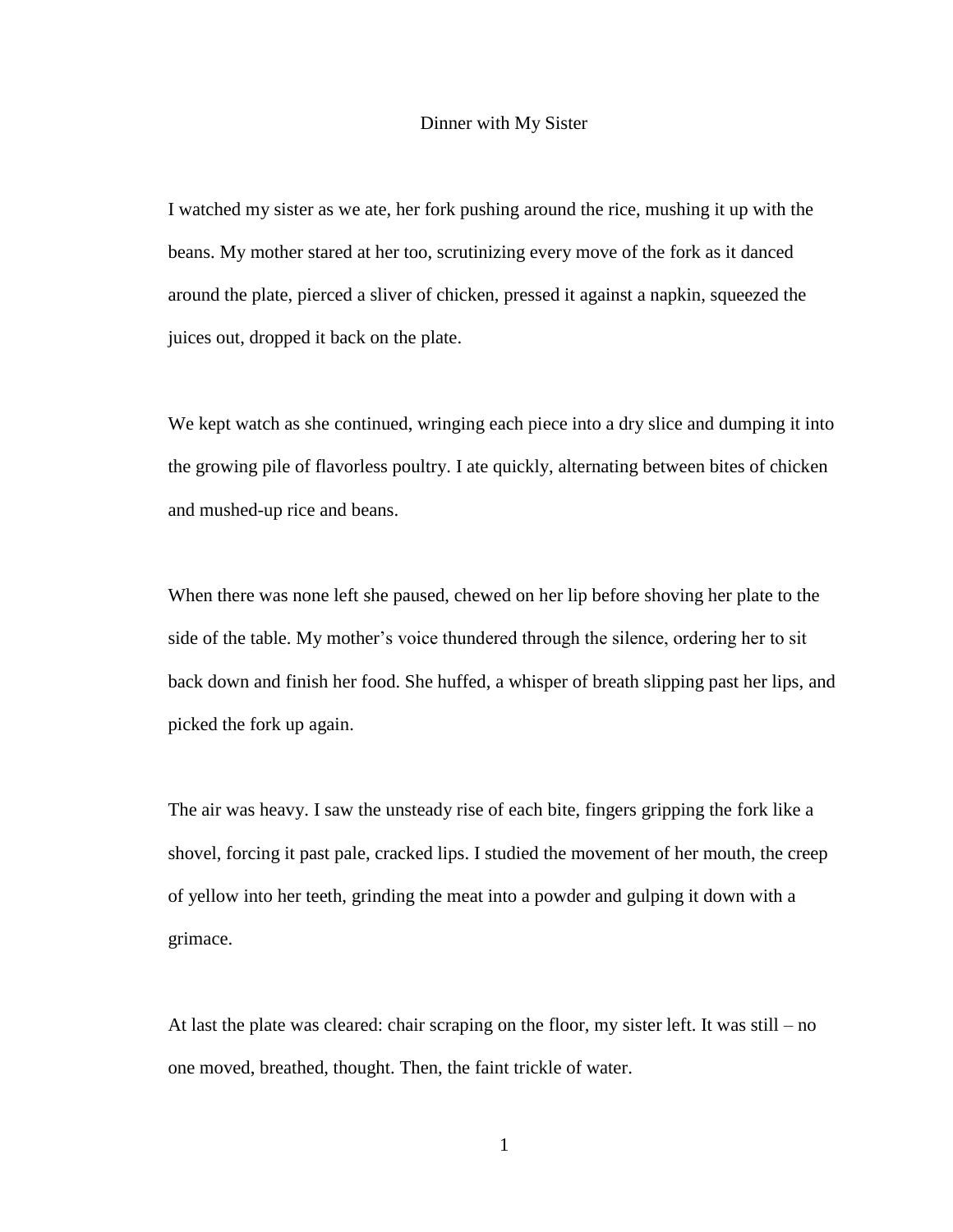My mother silently stood up and followed, ear pressed against the bathroom door. My father popped a beer, humming.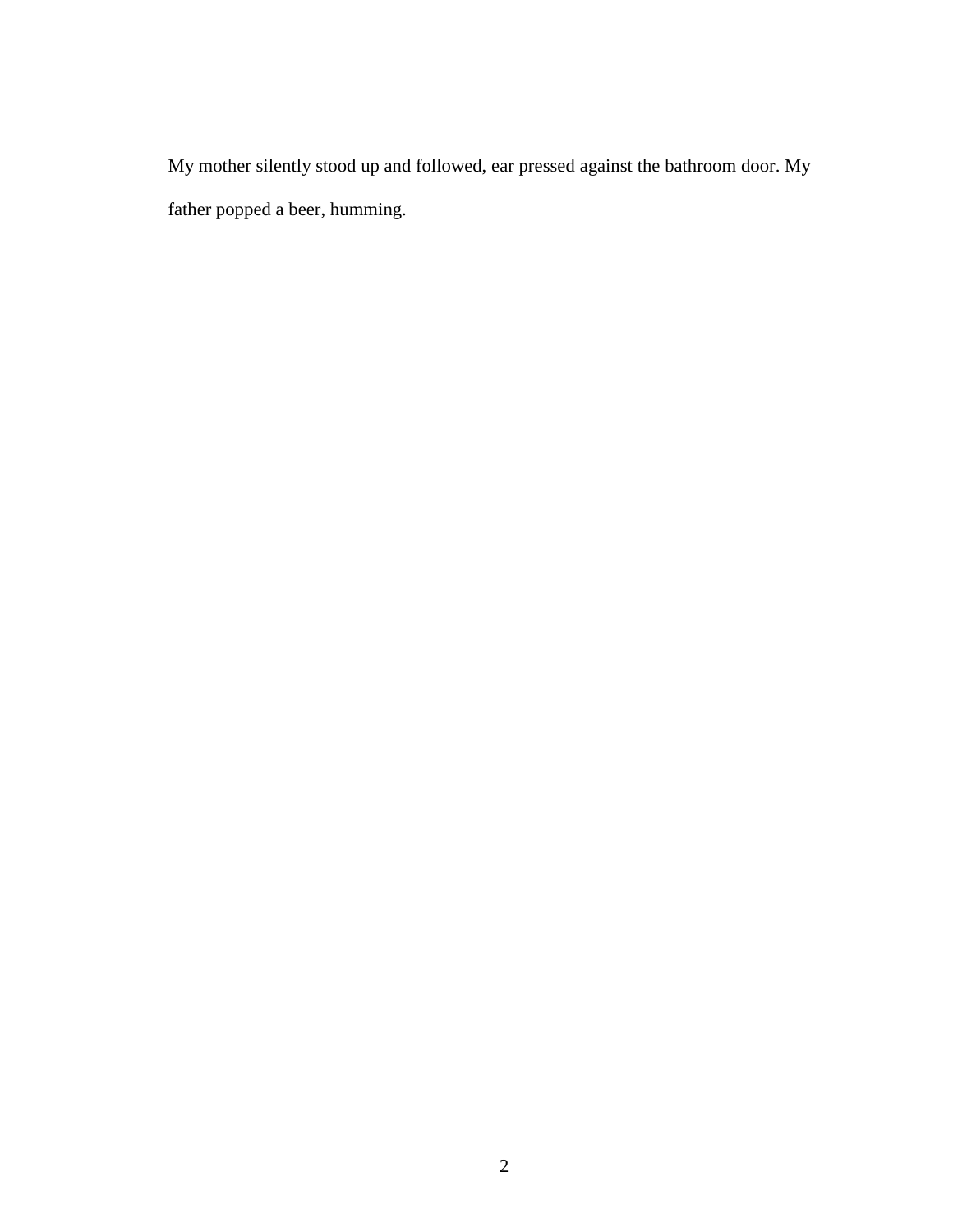#### Apparent Magnitude

When you were born, you were a protostar.

You emerged in this world with bits of stardust still clinging to your skin, a milky shimmer that revealed your thin veins, your cough echoing across the hospital room. They quickly ushered you out to a chorus of beeps and whispers, tubes and wires attached to every patch of skin.

Your body tried to find its balance, your membrane teetering between the wine red of a failed brown dwarf and the pale yellow of a fusing star. You fought against the growing strain of the doctor who pushed your mother for natural childbirth until your heartbeat was faint – of the needles that dotted your head like a silver crown, of the ringing monitors that filled the room where rows of others like you waited – until your heart relaxed and the heat and pressure finally reached equilibrium.

Despite your nebulous beginnings, you grew into a bright T Tauri star, the dozens of kisses pressed into your caramel skin feeding your budding flames. You were quiet but dazzling, enchanting adults with your little red dress, swishing to the *tambor* and boisterous call of Celia Cruz.

That VHS still exists, Dad cheering you on from behind the camera lens, "*Dale Mari*!" We're in the living room of our third-floor apartment in Miami Beach, with the large Bay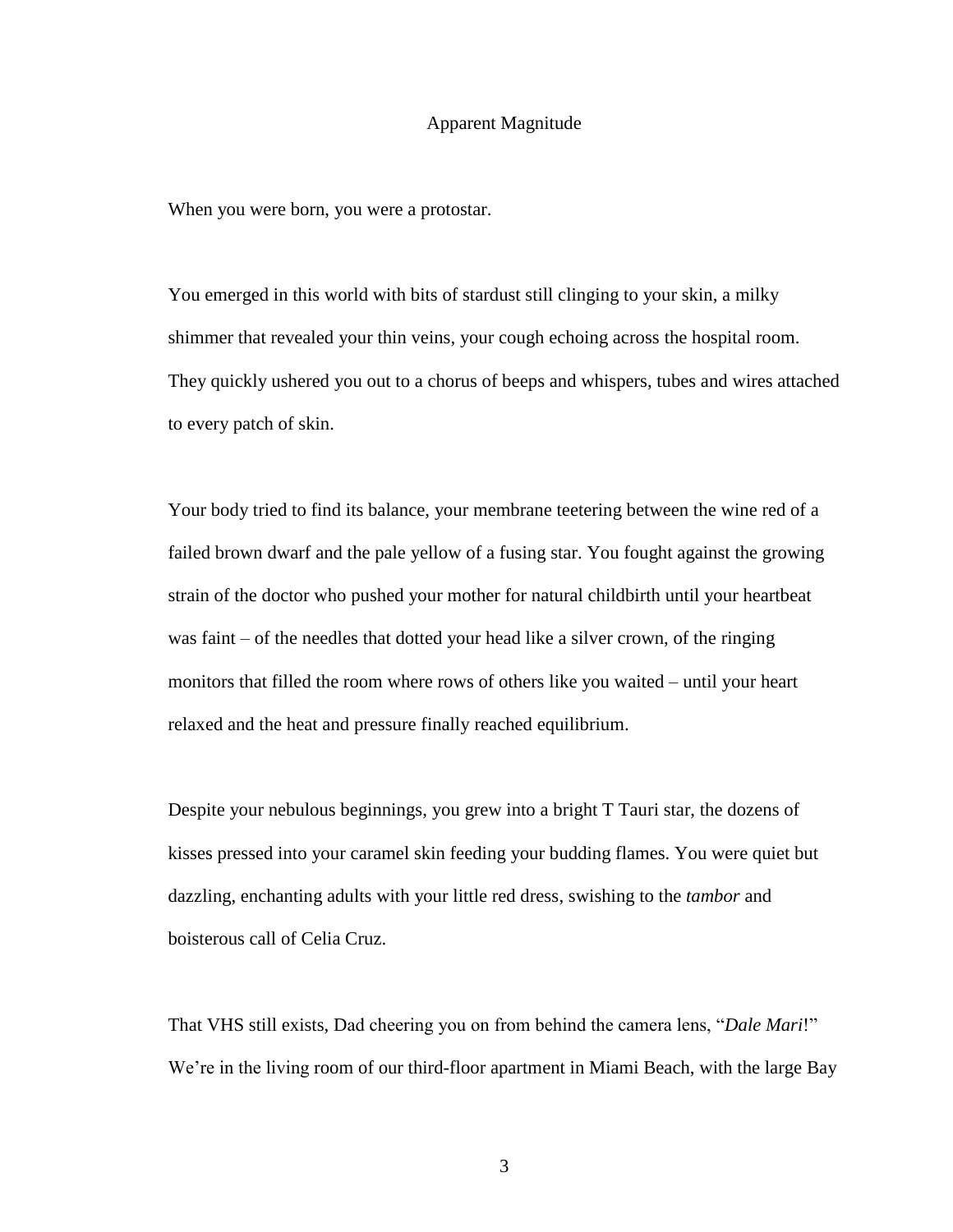view windows. Mom dances beside you, she in a black dress and you in red, laughing and clapping as you swing your hips, attempting to copy hers. She still pulls these tapes out of the attic from time to time, sighing. "You were such beautiful, sweet children," Mom says in Spanish. Our parents could not get enough of your infectious smiles and sweet curly fro, and you could not stand to be apart from them, especially from our mother.

And then, I was born.

My birth was smooth, without complication. I was cut out of the hot, damp cave and lifted into the arms of our cooing aunt. Where your birth was a solemn ceremony, mother and father the sole witnesses to your tumultuous entrance to the world, mine was a public event. I was a spectacle to see: the peach-skinned, blonde-haired, green-eyed baby born to the tan Cuban family. I wasn't a star; I didn't warm the room with a sunset glow. I was a planet.

You set us all in orbit, your birth affirming our parents' roles as caregivers and providers. Mom gave up her plans to return to the nursing education she began in Cuba and stayed home to nurse her fledgling star and planet. Dad abandoned the fight to have his PhD in History transferred to the US, instead taking on the practical job of handyman work. And then you set my role as a planet, a blue marble circling your shine, my Sun. I shadowed your every step and mimicked your every move, the model I would aspire to follow in the years to come.